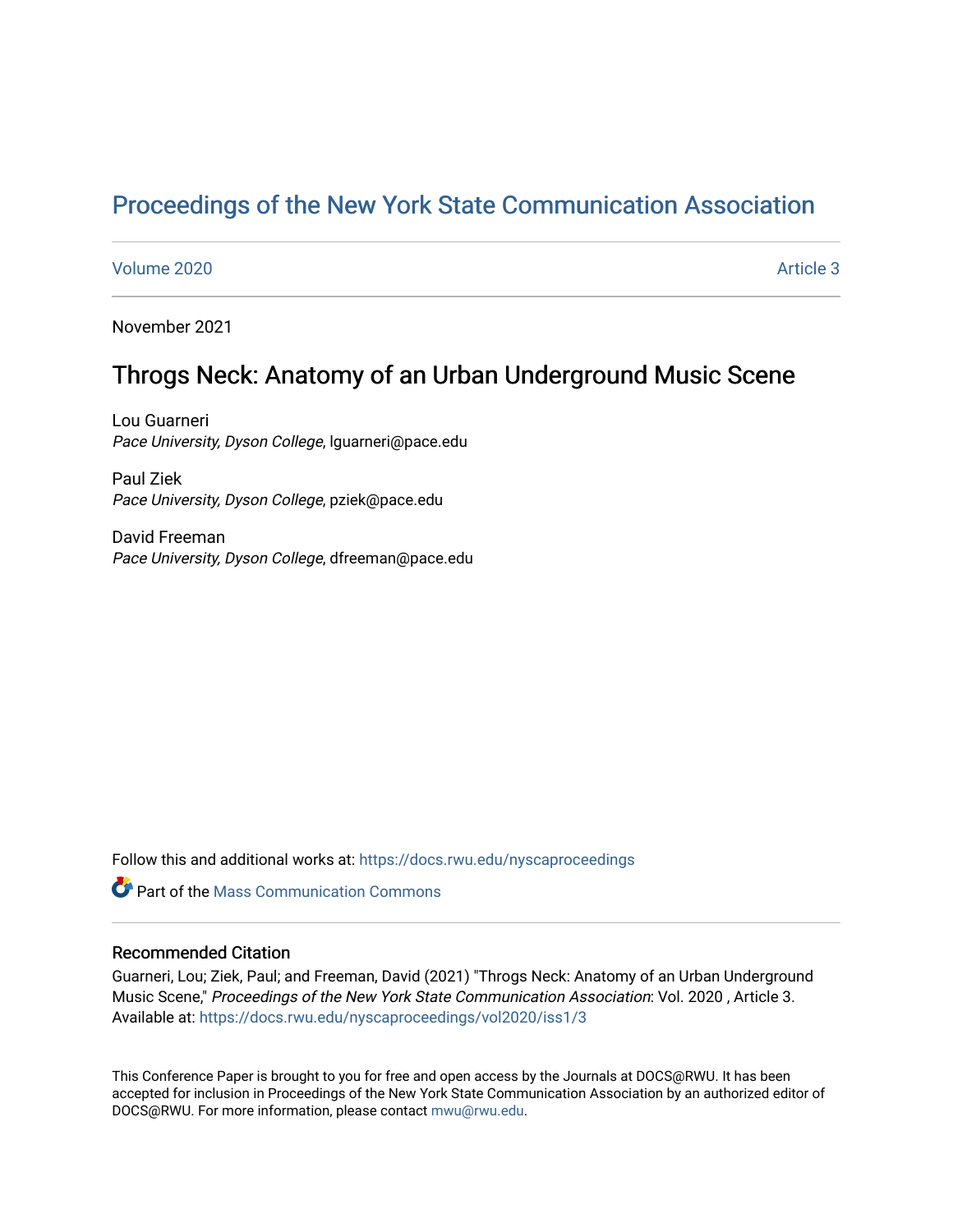## **Throgs Neck: Anatomy of an Urban Underground Music Scene**

**Lou Guarneri,** *Pace University* **Paul Ziek,** *Pace University* **David Freeman,** *Pace University*

**Conference Paper (Faculty)**

#### **Abstract**

Among the many contributions of The Bronx, one that does not receive as much academic attention as it should is the borough's long tradition of fostering local music scenes. Beyond being the birthplace of salsa and hiphop, for the past 20 years, the Throgs Neck section of The Bronx has also been home to a vibrant independent, hyperlocal, underground music scene. The current paper uses case study as a strategy to understand the dynamics of this hyperlocal music scene. More specifically, the case study takes an inductive approach and tells the story of a scene that is very different from the historical salsa and hip-hop music scenes. The case study combines archives and observations collection from historical documents such as newspaper and magazine articles, Web sites, social media and documentaries. There are two main take-aways from the study: first, the Throgs Neck scene has not been commodified like the salsa and hip-hop scenes which has pros and cons; and second, the multi-faceted nature of the Throgs Neck scene has enabled the identity of the participants, both musicians and listeners, to grow and develop together.

*Keywords:* Bronx, music scene, underground

#### **Introduction**

The Bronx is the northernmost borough in New York City. It stretches 42 square miles and has an estimated population of 1.4 million (Bronx Historical Society, 2020). Since the first European settlers in the 1600s, The Bronx has been the site of constant upheaval. It was an arena for several civil war battles, saw a tremendous growth in population after WWI, became a symbol for urban deterioration during the 1960s and an inspiring story of community revival in the 2000s (Gonzalez, 2006). It is also the home of many popular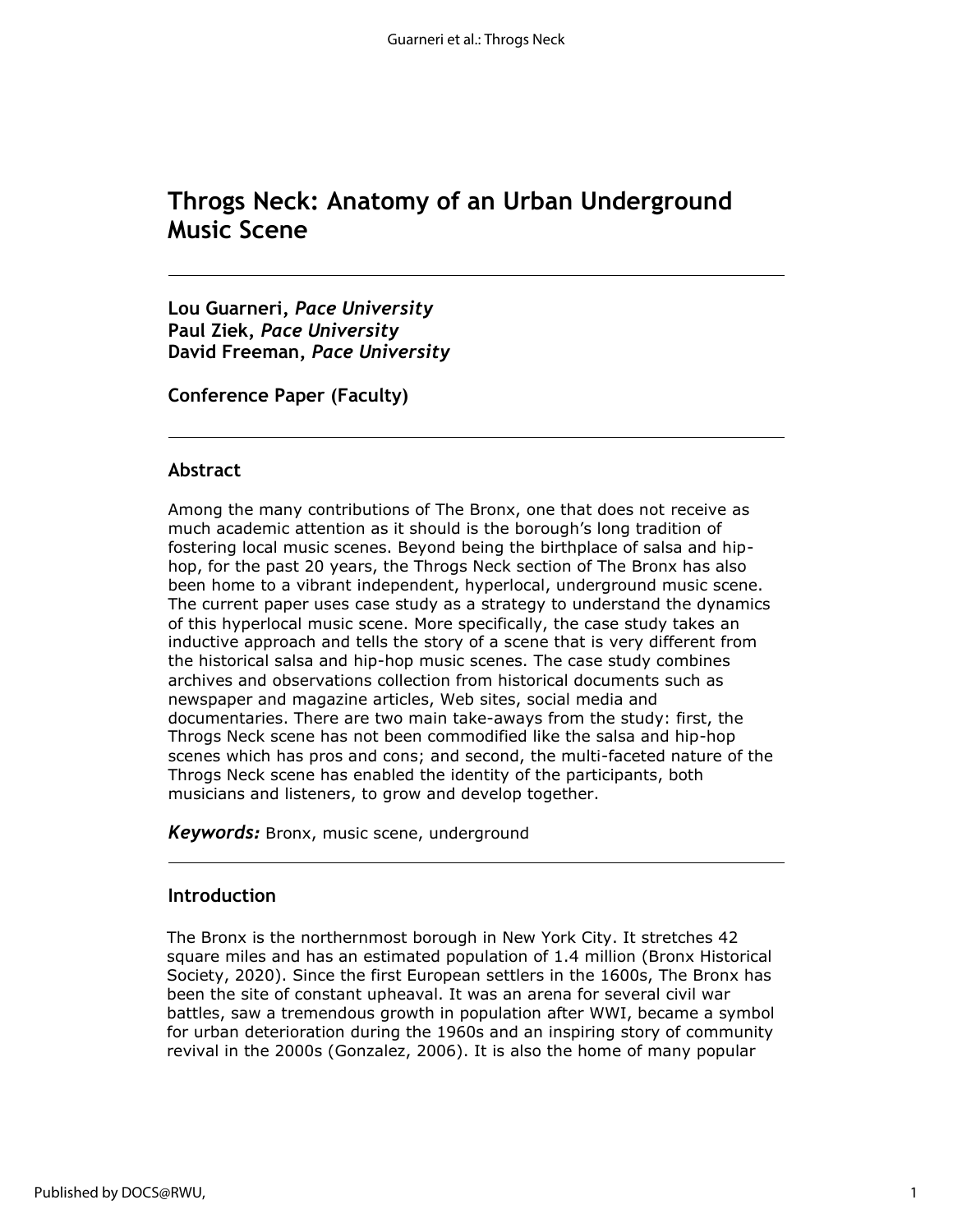culture icons such as the New York Yankees, the Grand Concourse and the New York Post as well as specialized libraries, museums and cultural destinations such as The Bronx Zoo, Bronx Museum of the Arts and the Botanical Gardens (Burrows & Wallace, 1998). The Bronx, as Ultan (2009) describes, has made vast "political, economic and social contributions to history of the city, to the country and to the wider world" (p. i). Among the many contributions, one that does not receive as much academic attention as it should, is The Bronx's long tradition of fostering music independence through the support of local music scenes.

According to Peterson and Bennett (2004), a music scene is a context in which clusters of producers, musicians, and fans collectively share their common musical tastes and collectively distinguish themselves from others. The history of The Bronx as an area for music scenes began in the post-WWII era with salsa. Indeed, as Singer and Martinez (2004) contend, the Bronx was a crucially important area for salsa in the 1960s as the borough helped propel the music into the mainstream. Beyond salsa, the Bronx also has legendary status in the hip-hop community as the area where rap found cultural and commercial success (Diallo, 2009). During the 1970s and 1980s, the economic and demographic changes to the popular music industry gave rise to a variety of local scenes in urban environments (Fikentscher, 2000). The Bronx was one of these environments where the popularity of mobile disc jockeys (DJs) exploded and brought with them a new style of music (Hebdige, 2004; Keyes, 1996). The Bronx was an era in which Moore (2004) explains established a culture of authenticity relative to rap music. Although certainly the more widely known, salsa and hip-hop are not the only music scenes that incubated in The Bronx. It is the case that beginning in 2001 and remaining today, the Bronx has a vibrant independent underground music scene, one that deserves academic attention.

The current paper uses case study as a strategy to understand the dynamics within a single setting (Eisenhardt, 1989), which here is the hyperlocal music scene in the Throgs Neck section of The Bronx. The goal follows the contention by George and Bennett (2005) that such an approach provides a "detailed examination of an aspect of a historical episode to develop or test historical explanations that may be generalizable to other events" (p. 5). More specifically, the case study is an inductive approach that tells the story of a scene that is very different from the historical salsa and hip-hop music scenes. As most case studies typically do, the current one combines archives and observations (Eisenhardt, 1989). Data was collected through content analysis of historical documents such as newspaper and magazine articles, Web sites, social media and documentaries. Since no behavior is manipulated (i.e., Baxter & Jack, date), the case study is developed so that connections can be made between the underground music scene and theory as well as the interconnection between the historic Bronx music scenes. The main takeaways of the paper revolve around detailing the importance of how a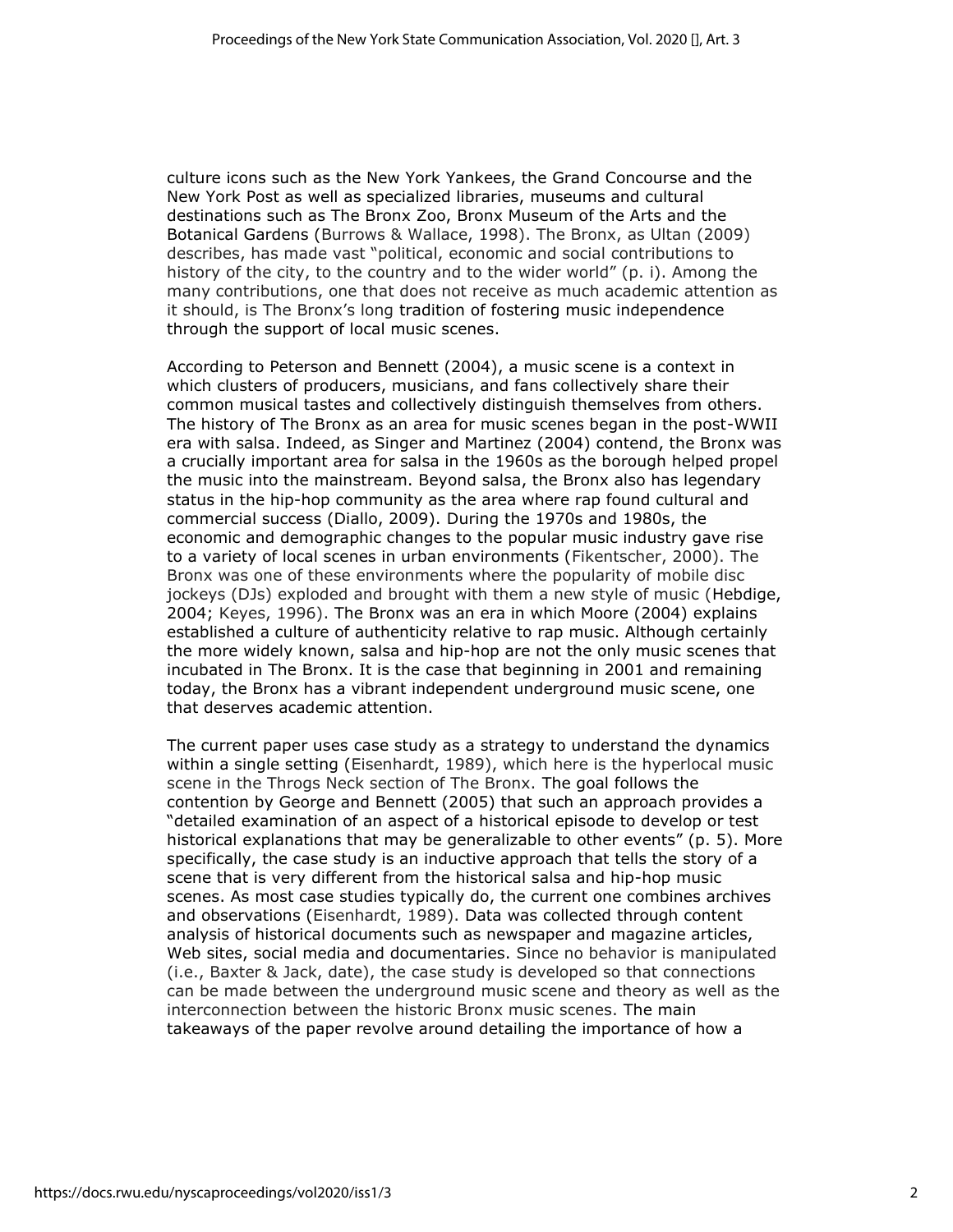previously hidden music scene has impacted the lives of artists and fans as well as the physical space of Throgs Neck.

#### **Background on Music Scenes**

Any study of music scenes must begin with the musical genre. A genre, according to Miller (1984), is a set of substantive features that creates a particular effect in a given situation. Although Stam (2017) explains that defining any genre is problematic, the point of the term is to illustrate important "family resemblances" among content. Following this logic, Lena (2012) argues that music can best be described using the idea of genres. As she further states, musical genres are systems of orientations, expectations, and conventions that bind together as a distinctive story of music. Indeed, while looking at all the different styles of music, Lena and Peterson (2008) explain that there are 4 distinct genres: avant-garde are small, informal genres that have no leaders and typically unravel in months to a year; scenebased is when a community of artists, fans and supporting businesspeople develop around a spatial area; industry-based genres are organized though music companies and corporations; and, finally, traditionalist genres serve to perpetuate and maintain the heritage of certain musical types.

The scholarship on music scenes descends from the work on subcultures and youth culture of the 1970s, specifically the way that people come together to create identities and communities in opposition to mass culture (MacLeod, 2020). Within the way that individual's forge larger groups around music, exists 3-types of scenes as described by Peterson and Bennett (2004). The first scene is clustered around a specific geographic focus, the second is when local scenes are drawn together around a distinctive form of music and the final scene is virtual, which is when people overcome physical distances through computer mediated technology. What cuts through each scene is the organization of space and the importance of technology? Musical scenes shape the geographical space in which they occur. No matter if they arise online or in low rent parts of a city (i.e., Lloyd, 2006), the way that participants collect physically defines the area. In addition, advanced technology, be it the electrical guitar, the Internet, or digital sampling, to name a few, often plays a role in the development and maintenance of a scene (Peterson & Bennett, 2004). The role of technology cannot be overstated as participants must balance new technologies with the requirements of the musical style (Bürkner & Lange, 2017). Over the decades, academics have described many famous examples of music scenes such as Austin, Liverpool, Kansas City, Harlem, Kentucky, Chicago, London, Leeds and Kent (Lena & Peterson; 2008; Miller & Schofield (2016).

The upshot is that scenes have resulted in intense fandoms. Fandom is a common feature in industrial societies and emerges from the mass-produced and mass-distributed entertainment of certain performers, narratives or genres (Fiske, 1992, p. 30). Most important to the creation of fandom through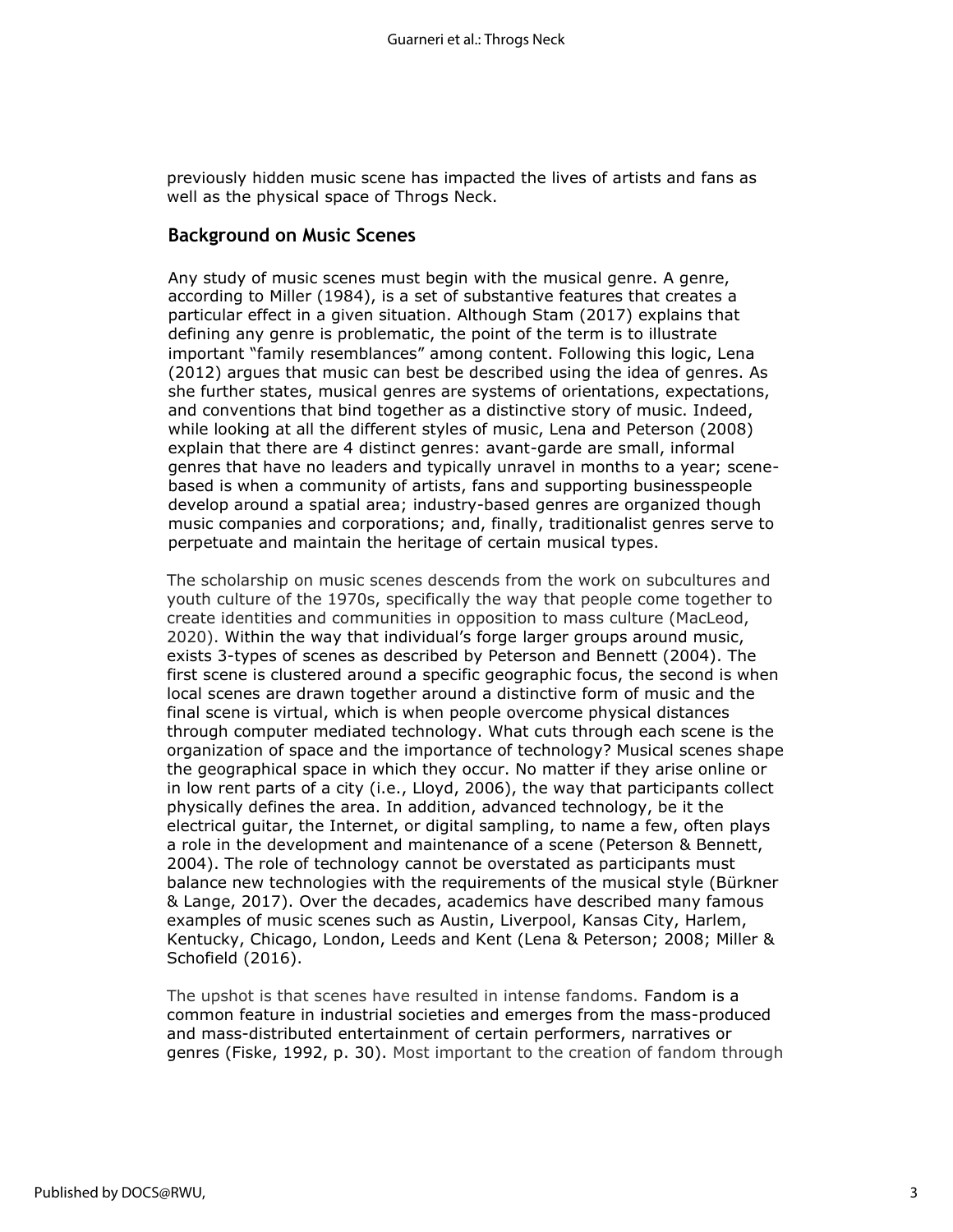music scenes is that participants and space develop simultaneously together. Indeed, Giddens (1984) notes this connection between experience, identity, and space, arguing it is of the utmost importance when considering the lived experience. Individuals develop meaning beyond the economic value or consumer culture. There is a cumulative subcultural capital in being part of the scene (see Davis, 2006; Moore, 2005). More to the point is that the meaning derived within the scene intertwines with participants' personal development, which inevitably plays out through fashion, hairstyle, career path, political orientations and perceptions (Bennett, 2013). Bennett (2016) points to the biographical impact of scenes by explaining how, for instance, punk rock fans have a continued attachment to both the music and lifestyle years after leaving the actual scene. For this reason, Bennett and Rogers (2016) contend that more research needs to be done in the broad-ranging array of music spaces; by doing so, academics can explain the importance of how music scenes span both the public and private spheres of music consumption.

#### **Evolution of the Throgs Neck Underground Music Scene**

Throgs Neck, also known as Throggs Neck, is the southeastern portion of the Bronx as well as the least-commented on section in the borough (Dolan, 1984). Founded in 1643, Throgs Neck is 2 square miles bound by the East River, the Long Island Sound, Westchester Creek and the Bruckner Expressway. Like every area of the Bronx, Throgs Neck was subject to social, political and economic unrest. During the 1970, Bronx neighborhoods, such as Throgs Neck, lost significant proportions of housing and associated community structure due to many of the policies adopted by city administrators (Wallace & Wallace, 2000). On top of a decimated housing market, from 1989 to 2011, the inflation-adjusted medium household income declined by 23% (Torres, 2015). The impact was felt far and wide as Throgs Neck began to see a steep increase in opioid and heroin use, abandoned buildings, homelessness and transient behavior (Katz, 2017). With the streets often unsafe for teens and young adults, many locals began to dream of a safe haven from the neighborhood (De Los Santos, 2006). Their desires were heard by several enterprising individuals. What emerged from the work of a few was a music scene that would grow to become not only a place where teens and young adults could go without harm but a place that would make an indelible mark on the area and participants.

The Throgs Neck music scene was originally dubbed The Bronx Underground and can be credited to three founders: Anita Colby, Dave Rose and Adam Fachler (Bindley, 2008). Concerts officially began in 2001 and were hosted in the basement of the First Lutheran Church, or FLC. Shows were once a month, alcohol and drug free events involving teenagers and young adults. The concerts served as a safe environment, a place to escape the streets of The Bronx. As Colby explains, "It was the central meeting point and really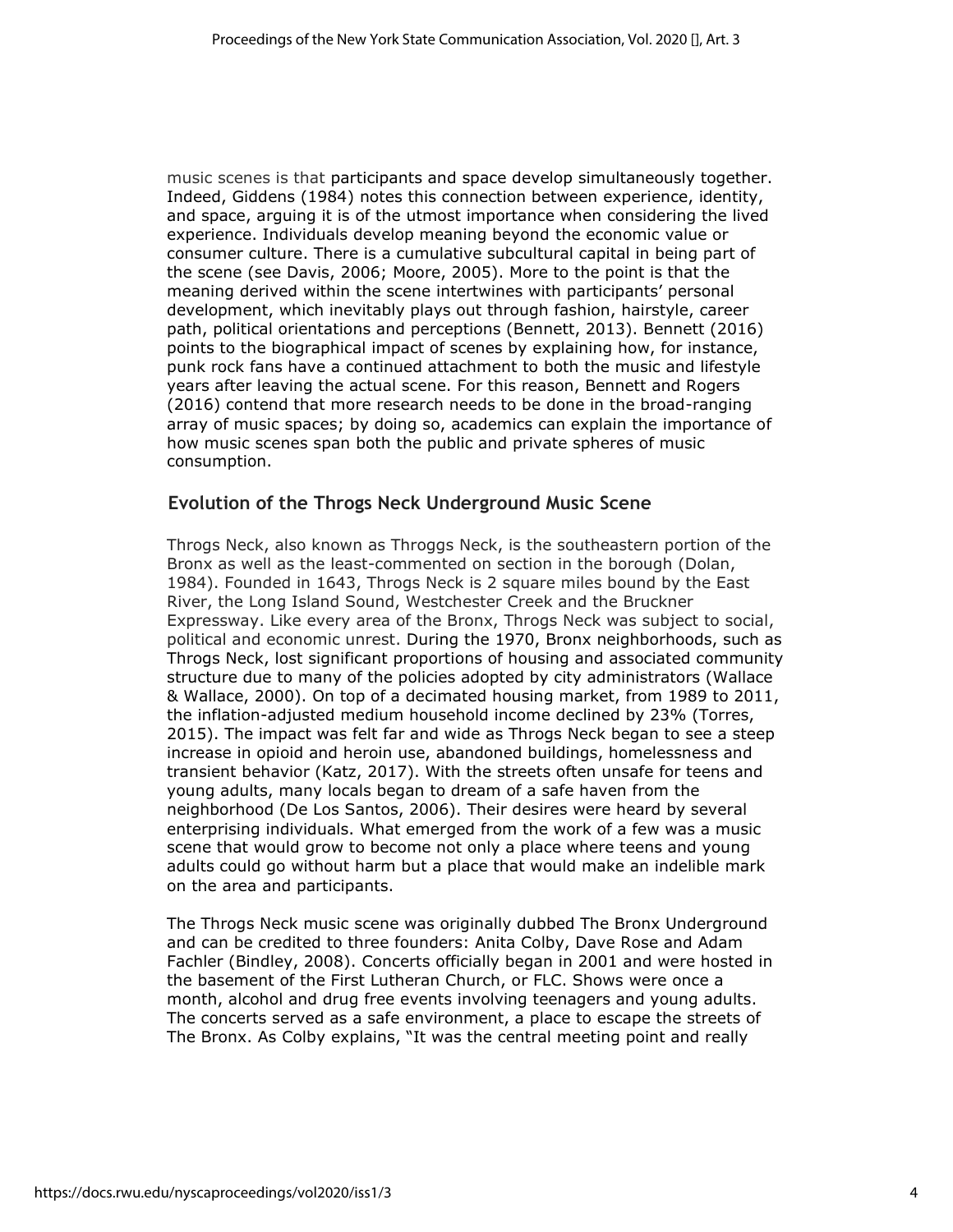feeling that sense of family and being included" (Guarneri & Keith, 2018). The scene included a diverse set of musical genres, which catered to the diversity of attendees. Bands ranged from emo/alternative (Athena's Fury) to punk (The Flaming Tsunamis) to hardcore (Turns to Fall, The Silver Medal, Empire). Although the musicians were hired to play FLC, they received very little credit (Rock, 2016); instead they opted to get involved because of their passion for music and the scene. These performers were truly independent, having never singed to a major label. This means that they were in total control of their media - albums, social media, websites, interviews, merchandising, music videos and management. In fact, the most appropriate way of describing these musicians is as musical entrepreneurs, a moniker that can be applied to many local music scenes. As Flachler explains,

"We had no idea this was going to be anything. We were doing this to make money. We weren't doing this to make records. We weren't doing this to film DVDs. We were doing it just 'cause we were kids and we had nowhere to play' " (Guarneri & Keith, 2018).

This is not to say that all of the musicians remained local phenomena. Patent Pending, a pop punk band that played FLC often, signed with a major label, released several EPs and played the Billboard Music Awards as well as MTV's Video Music Awards. In 2015, after 14 years, a series of unfortunate events forced the end live shows at FLC. Soon after, the scene moved the majority of their performances to Jinny Ryan's, a Throgs Neck bar. The scene as it exists now is a testament to what was started in the early 2000s. Many of the musicians that are active today are those that began their career over 20 years ago. For example, The Bryan Durieux Project is a musical act that combines R&B with alternative rock and funk and began performing the Throgs Neck in the late 2000s. Baychester Blues, a band that epitomizes the scene, plays progressive rock with a funk/blues influence in the tight-knit Throgs Neck scene. Finally, Conversing with Oceans is a band that involves a Throgs Neck stallworth, Alex Bondarev. Bondarev has been performing in Throgs Neck since the very beginning, which makes him one of the longest tenured musicians within the scene. Bondraev has had multiple bands, all of which have centered around indie-rock and the combination of electronic and classical instruments. When asked about the Throgs Neck scene, Bondraev summed up its trajectory by stating:

"The major difference between The Bronx Underground, and the underground now, is that the original underground wasn't about a band. It was about the Bronx Underground, kids of all ages. Now, all the kids who grew up on it are doing their own thing. It is not of all ages anymore, it's more mid to late twenties to early thirties who come to shows." (Bondarev, 2016)

Although the particulars have shifted a bit, the Throgs Neck music scene is thriveng. Over the decades, a sturdy pattern of consumption and modes of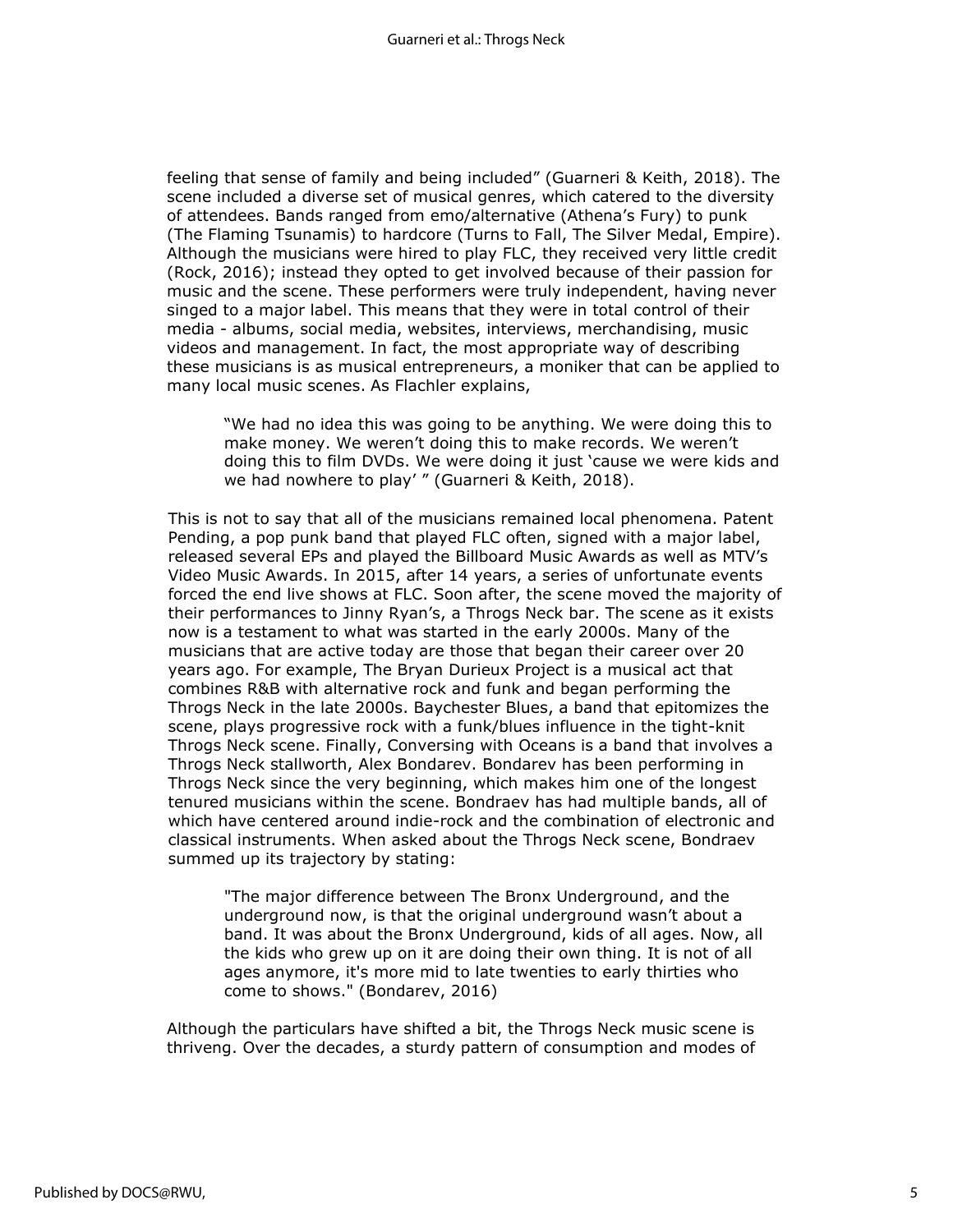production in relation to the music scene have developed. Musicians continue to record albums, perform live and make videos. Obviously, the introduction and growth of Web 2.0 has transformed music in general and all scenes in particular. What started with MySpace as its primary platform has blossomed to encompass a multitude of distribution channels, which has led to the endurance of the Throgs Neck scene. More importantly, the emergence and maintenance of this unregulated market has played a crucial role in social and individual development. The Throgs Neck scene is more than an expression of style and genre but an embedded way of life (i.e., Martin-Iverson, 2012) – the scene has played, and still plays, an important part in the development of the identity, community and physical space.

#### **Understanding the Throgs Neck Music Scene**

The first take-away from the current case study revolves around the difference between the Throgs Neck and the historic hip-hop and salsa scenes. Although they all share the common fact that none of the scenes were planned, i.e., they emerged through a complex network of forces, the main difference here is that the music and stylings of the Throgs Neck scene are not commercialized. True, some of the musicians from Throgs Neck did outgrow the area, sign to major labels and eventually generate significant revenue, but for the most part, all of the scene and musicians have remained independent and underground. This is not to say that the art is less impactful in any way, just that there is a difference in how salsa and hip-hop have become commodities. Although there is an assumption that commercialization is due only to marketdriven forces, the underlying act of meaning making still plays an important role (Ziek & Pantic, 2019). In other words, the economic process relative to how scenes are co-opted is principally developed around how large swaths of people are attracted to symbolism of the music, lifestyle and politics (i.e., Keyes, 2004; Krims & Krims 2000). This attraction must translate into a sustainable industrialized space where products and services can exist to serve and satisfy the needs of the participants, which simply did not happen with the Throgs Neck scene. There are both pros and cons to commercialization. On one hand, the downside is that the youthful rebellion relative to the hip-hop and salsa scenes became what Moore (2005) calls "subcultural capital", which has enormous economic and social value beyond the original boarders especially when absorbed into the consumer culture. On other hand, the Throgs Neck scene remains what Moore (2004) describes as a "culture of authenticity", which is disconnected to the corrupting influences of commerce and so allows musicians to continue to hold onto the expression of artistic sincerity and freedom.

The second take-away has to do with the multi-faceted nature of the Throgs Neck scene. Since there is no consensus on the style of music that makes-up the scene, the term underground is most appropriate from a theoretical sense. The Throgs Neck music scene is, and always was, multifaceted, which as Huq (2003) explains is when no one style dominates. The importance of a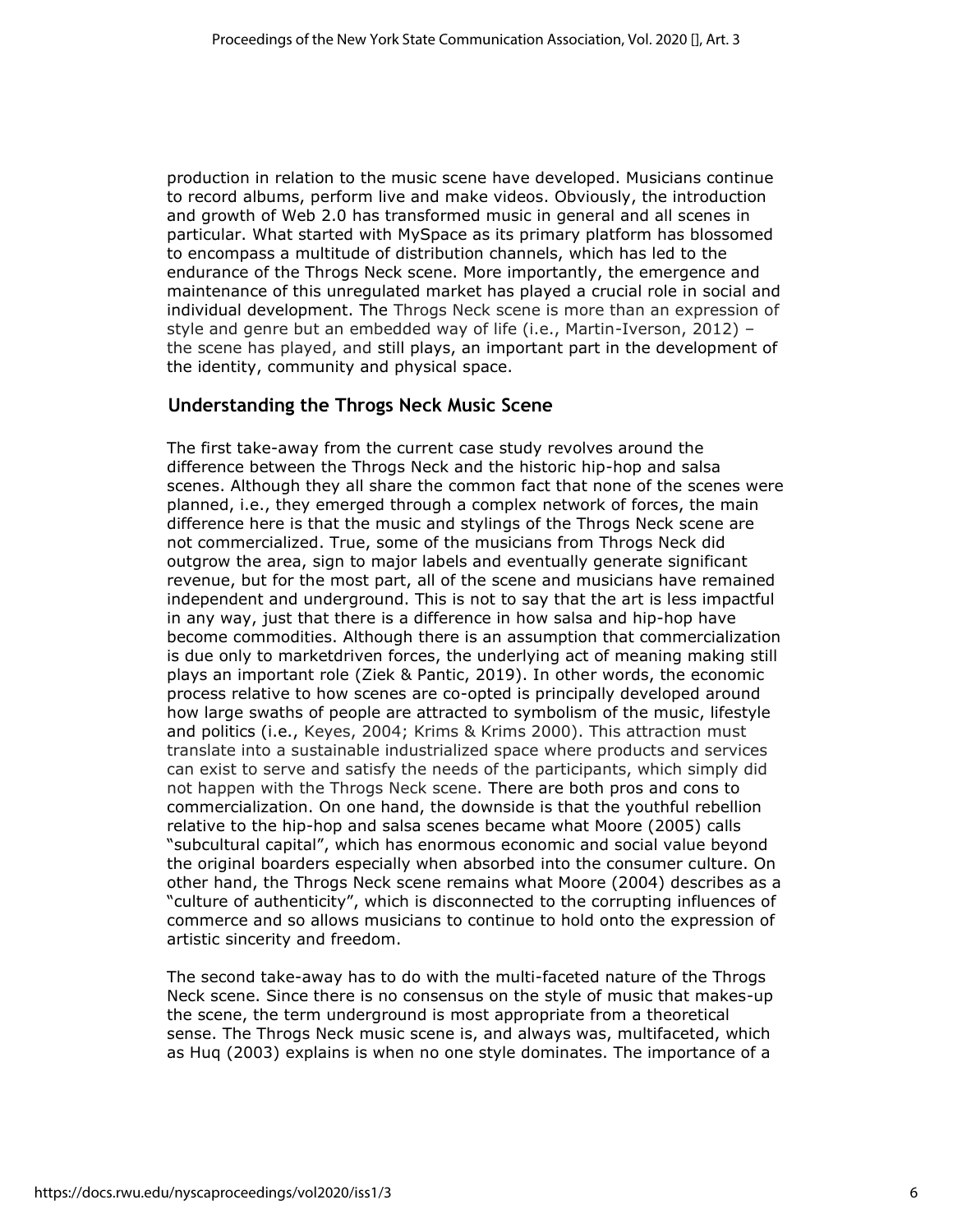multifaceted scene is that it enables the participants, both musicians and listeners, to grow and develop together. Obviously, this is nothing new; according to Bennett (2013), since music is highly personal and intertwined with biographical development, significance is not tied directly to youth. Instead, as he further explains, fans and musicians often change over time in the sense of fashion, hairstyles, career paths, political orientations and perceptions of the world. An illustration of this point can be seen with Hall's (1992) contention that identities in the postmodern world are not unified around a coherent self but are constantly shifting. Davis (2006) further describes these changes by arguing that there is a dialectical relationship between aging identity and a music scene. Although she focuses on punk, it can easily be replaced with Throgs Neck, since in both scenes there is a longterm involvement by all the participants regardless of the changes to an aging population. To this end, the Throgs Necks scene adapted well beyond a simple venue changes to a maturing tangle of social, economic and personal values relative to the participants.

### **Conclusion**

Scenes develop in large part because of the physical landscape in general and the close proximity of the participants specifically (Keeffe, 2009). The reason is that there is a connection between the lived experience, identity and space (Giddens, 1984). Indeed, Throgs Neck is a prime example of the role space plays in the construction of everything relative to the scene.

There is a definitive relationship between the space, i.e. Throgs Neck, and the distinctiveness of the scene. Martin-Iverson (2012) alludes to this give and take when describing how for 'scenesters', the space is more than a place that allows for the expression of style or somewhere to listen to music. Given that participants spent long hours in Throgs Neck, there should be no surprise it was influential in the ways that they come to understand and define themselves. Since "identity is constructed out of the discourses culturally available to us" (Burr, 1995, p. 51), class, gender and race do not happen in a vacuum but in space and place (Creswell, 2015). To this end, for the past 20 years, the Throgs Neck music scene has been a powerful resource on which individuals draw when constructing and performing identity.

This case study shows the importance music scenes play within a community – they are, as MacLeod (2020) explain, not a thing but a perspective – a way of looking at relationships, space and identity. The Throgs Neck scene is a contextualization of the impact music has on the urban landscape. The participants of the Throgs Neck scene have undoubtedly transformed both physical and emotional states of being. Although there has been research on music scenes, especially those that exist in urban areas, often the focus is on scenes that attract famous musicians and number participants in the millions such as Liverpool or Austin. Research though should not overlook scenes that are vibrant but do not attract grand gestures and overtures from famous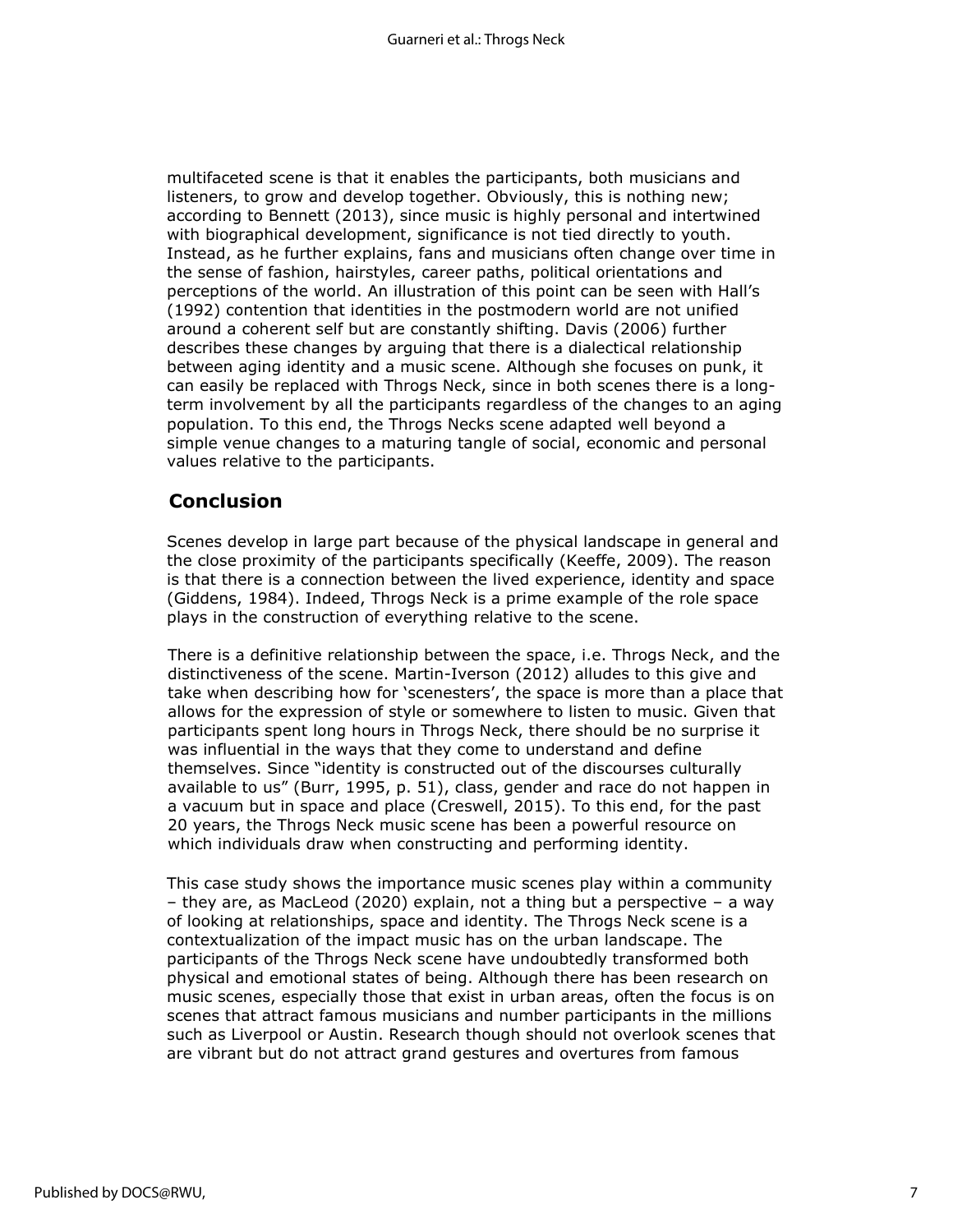participants and, of course, the media. Within the Northeastern United States alone there are multiple scenes from New Brunswick and Asbury Park to Pittsburg (Bibly & Ziegler, 2012; MacLeod, 2020) that have just as much impact as their larger counterparts, they too are changing the lives of countess individuals.

#### **References**

- Bennett, A. (2013). *Music, style, and aging: Growing old disgracefully?* Temple University Press.
- Bennett, D. (2016). Developing employability in higher education music. *Arts and Humanities in Higher Education*, *15*(3-4), 386-395.
- Bennett, A., Stratton, J., & Peterson, R. A. (2008). The scenes perspective and the Australian context: Introduction. *Continuum*, *22*(5), 593-599.
- Bennett, A., & Rogers, I. (2016). Scenes, memory and the spaces of music Consumption. In *Popular music scenes and cultural memory* (pp. 91- 114). Palgrave Macmillan.
- Bilby, J. G., & Ziegler, H. (2012). *Asbury Park reborn: Lost to time and restored to glory*. Arcadia Publishing.
- Bindley, K. (2008) The First Lutheran Church of Punk. *New York Times*. Retrieved from https://www.nytimes.com/2008/09/14/nyregion/thecity/14goth.html
- Bronx Historical Society (2020). Where Bronx history lives. Retrieved from http://bronxhistoricalsociety.org
- Bürkner, H. J., & Lange, B. (2017). Sonic capital and independent urban music production: Analysing value creation and 'trial and error'in the digital age. *City, Culture and Society*, *10*, 3340.
- Burrows, E. G., & Wallace, M. (1998). *Gotham: A history of New York City to 1898*. Oxford University Press.

Creswell, T. (2015). *Place: An introduction*. John Wiley & Sons.

Davis, J. R. (2006). Growing up punk: Negotiating aging identity in a local music scene. *Symbolic Interaction*, *29*(1), 63-69.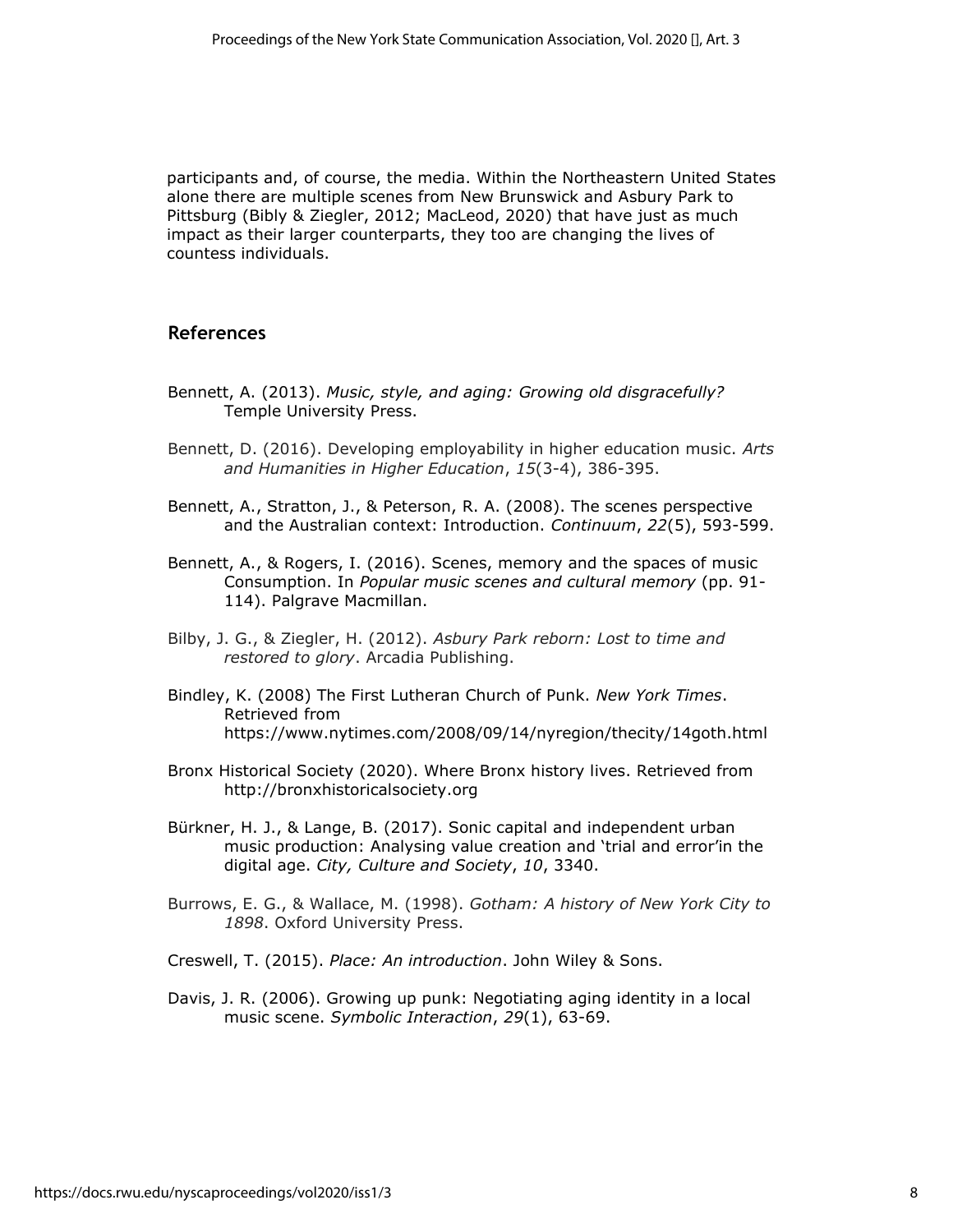- De Los Santos, A. (2006). Emergenza. Retreieved from https://www.emergenza.net/default.aspx?pag=679&nav=EE&lng=et-EE&band=118271
- Diallo, D. (2009). Hip cats in the cradle of rap: Hip Hop in the Bronx. In M. Hess's (Ed.) *Hip Hop in America: A regional guide* (pp. 1-31). Greenwood Press.
- Dolan, D. (1984). If you're thinking of living in Throgs Neck. *New York Times*. [https://www.nytimes.com/1984/06/03/realestate/if-you-re-thinking](https://www.nytimes.com/1984/06/03/realestate/if-you-re-thinking-of-living-in-throgs-neck.html)[of-living-in-throgs-neck.html](https://www.nytimes.com/1984/06/03/realestate/if-you-re-thinking-of-living-in-throgs-neck.html)
- Eisenhardt, K. M., & Graebner, M. E. (2007). Theory building from cases: Opportunities and challenges. *Academy of Management Journal*, *50*(1), 25-32.
- Fikentscher, K. (2000). *" You Better Work!": Underground Dance Music in New York*. Wesleyan University Press.
- Fiske, J. (1992). The cultural economy of fandom. In L. A. Lewis (Ed.) *The adoring audience: Fan culture and popular media* (pp. 30-49). Routledge.
- George, A. L., Bennett, A., Lynn-Jones, S. M., & Miller, S. E. (2005). *Case studies and theory development in the social sciences*. MIT Press.
- Giddens, A. (1984). *The constitution of society: Outline of the theory of structuration*. University of California Press.
- Gonzalez, E. (2006). *The Bronx*. Columbia University Press.
- Gray, J., Sandvoss, C., & Harrington, C. L. (Eds.). (2017). *Fandom: Identities and communities in a mediated world*. NYU Press.
- Guarneri, L., & Keith, K. (2012). The Rise and Fall of an Underground Music Scene. Retreived from https://www.youtube.com/channel/UCSZJjyUfazwZ0w7vDDwe8AQ
- Hall, S. (1992). *The question of cultural identity*. Polity Press.
- Hebdige, D. (2004). Rap and Hip-Hop. The New York connections. In M. Forman & M.A. Neal's (Eds.) *That's The Joint! The Hip-Hop studies reader* (pp 223-232). Routledge.
- Huq, R. (2003). From the margins to mainstream? Representations of British Asian youth musical cultural expression from bhangra to Asian underground music. *Young*, *11*(1), 29-48.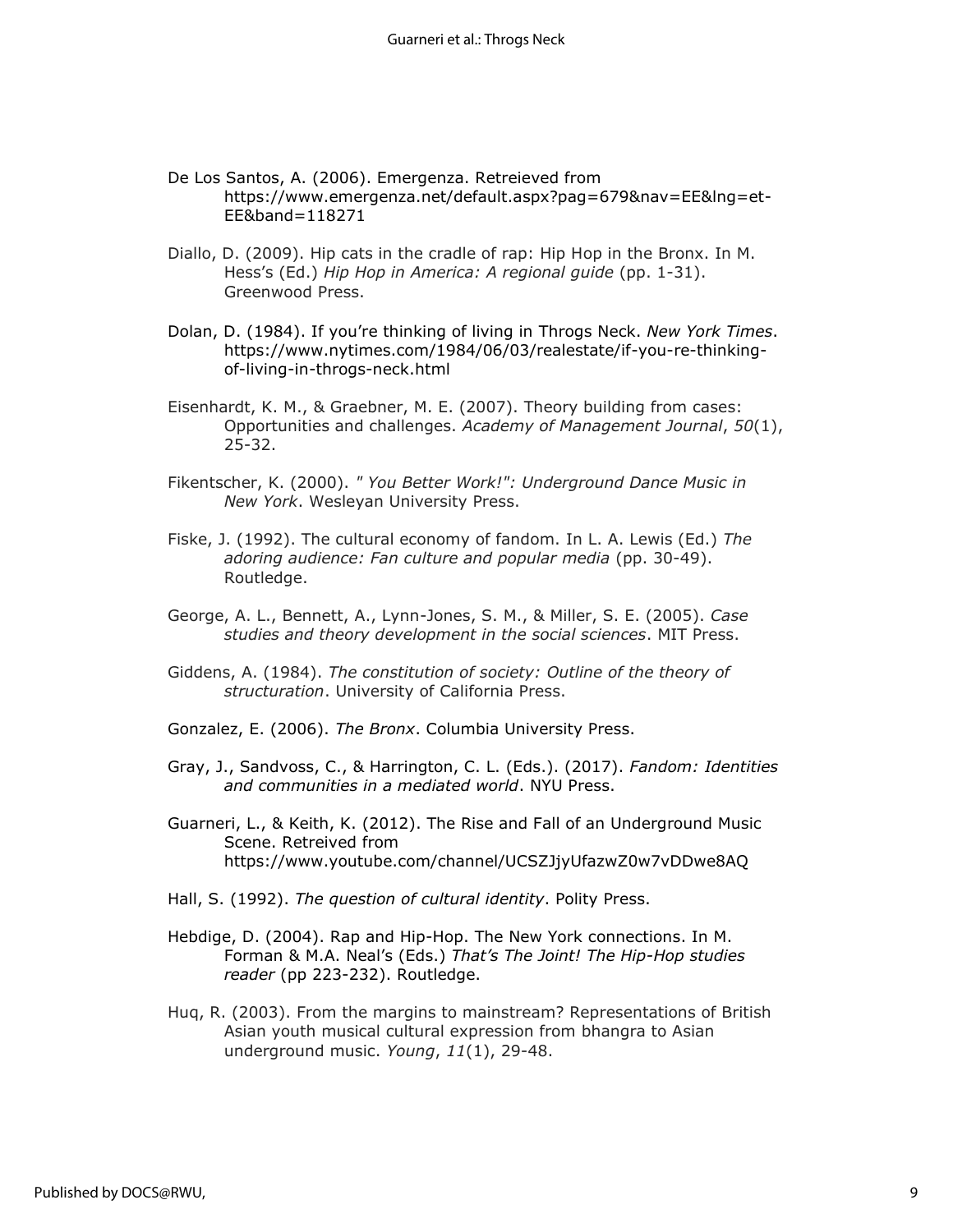- Katz, J. (2017). Short answers to hard questions about the Opioid Crisis. New York Times. Retrieved at [https://www.nytimes.com/interactive/2017/08/03/upshot/opioid-drug](https://www.nytimes.com/interactive/2017/08/03/upshot/opioid-drug-overdose-epidemic.html)[overdoseepidemic.html](https://www.nytimes.com/interactive/2017/08/03/upshot/opioid-drug-overdose-epidemic.html)
- Keeffe, G. (2009). Compost city: Underground music, collapsoscapes and urban regeneration. *Popular Music History*, *4*(2).
- Keyes, C. L. (1996). At the crossroads: Rap music and its African nexus. *Ethnomusicology*, *40*(2), 223-248.
- Keyes, C. L. (2004). *Rap music and street consciousness* (Vol. 489). University of Illinois Press.
- Krims, A., & Krims, A. (2000). *Rap music and the poetics of identity* (Vol. 5). Cambridge University Press.
- Lena, J. C. (2012). *Banding together: How communities create genres in popular music*. Princeton University Press.
- Lena, J. C., & Peterson, R. A. (2008). Classification as culture: Types and trajectories of music genres. *American sociological review*, *73*(5), 697- 718.
- Lloyd, R. (2010). *Neo-bohemia: Art and commerce in the postindustrial city*. Routledge.
- MacLeod, D. (2020). *Making the scene in the Garden State: Popular music in New Jersey from Edison to Springsteen and beyond*. Rutgers University Press.
- Martin-Iverson, S. (2012). Autonomous youth? Independence and precariousness in the Indonesian underground music scene. *The Asia Pacific Journal of Anthropology*, *13*(4), 382-397.
- Miller, C. R. (1984). Genre as social action. *Quarterly Journal of Speech*, *70*(2), 151-167.
- Miller, D., & Schofield, J. (2016). The "Toilet Circuit": Cultural Production, Fandom and Heritage in England's Small Music Venues. *Heritage & Society*, *9*(2), 137-167.
- Moore, R. (2004). Postmodernism and punk subculture: Cultures of authenticity and deconstruction. *The Communication Review*, *7*(3), 305-327.